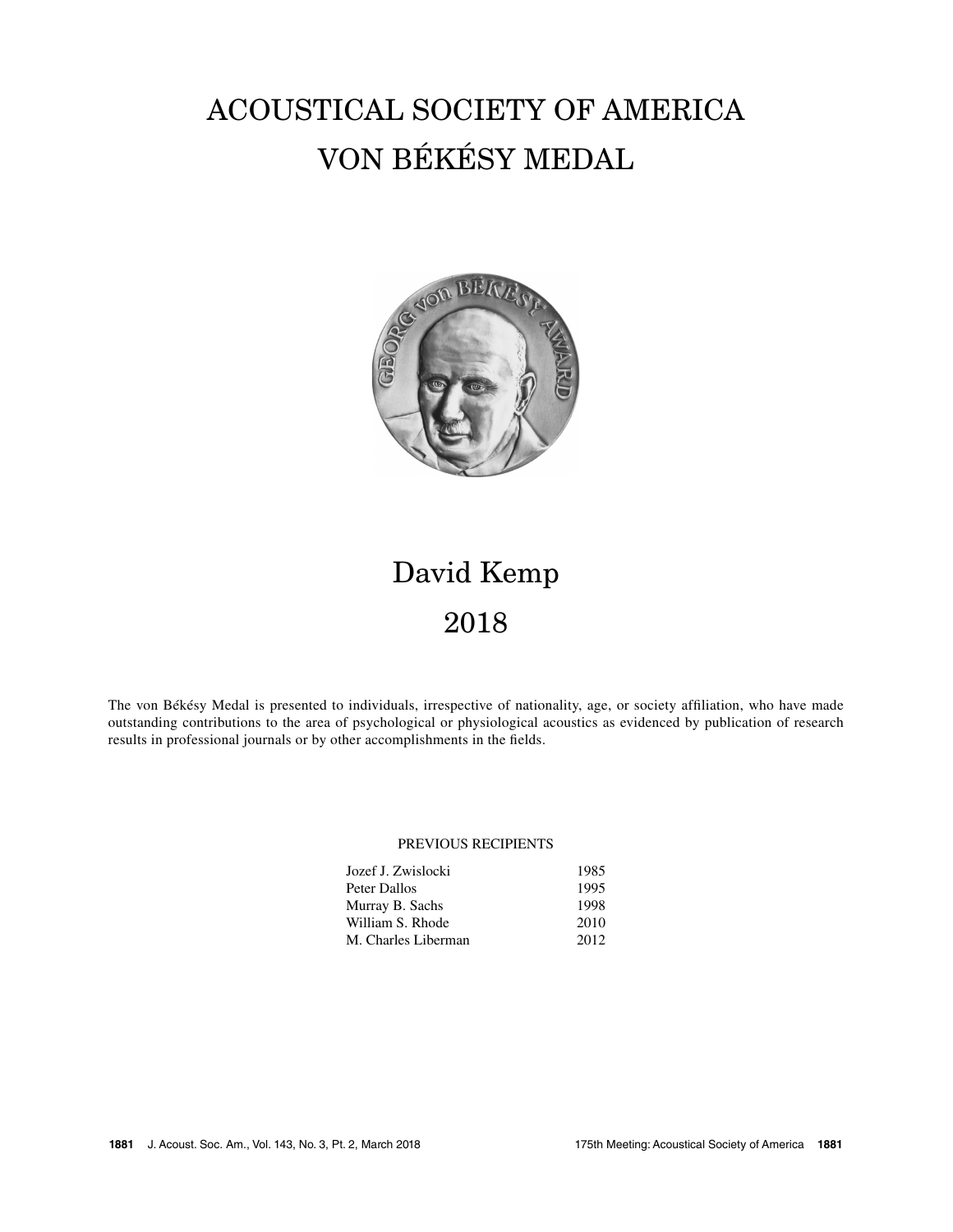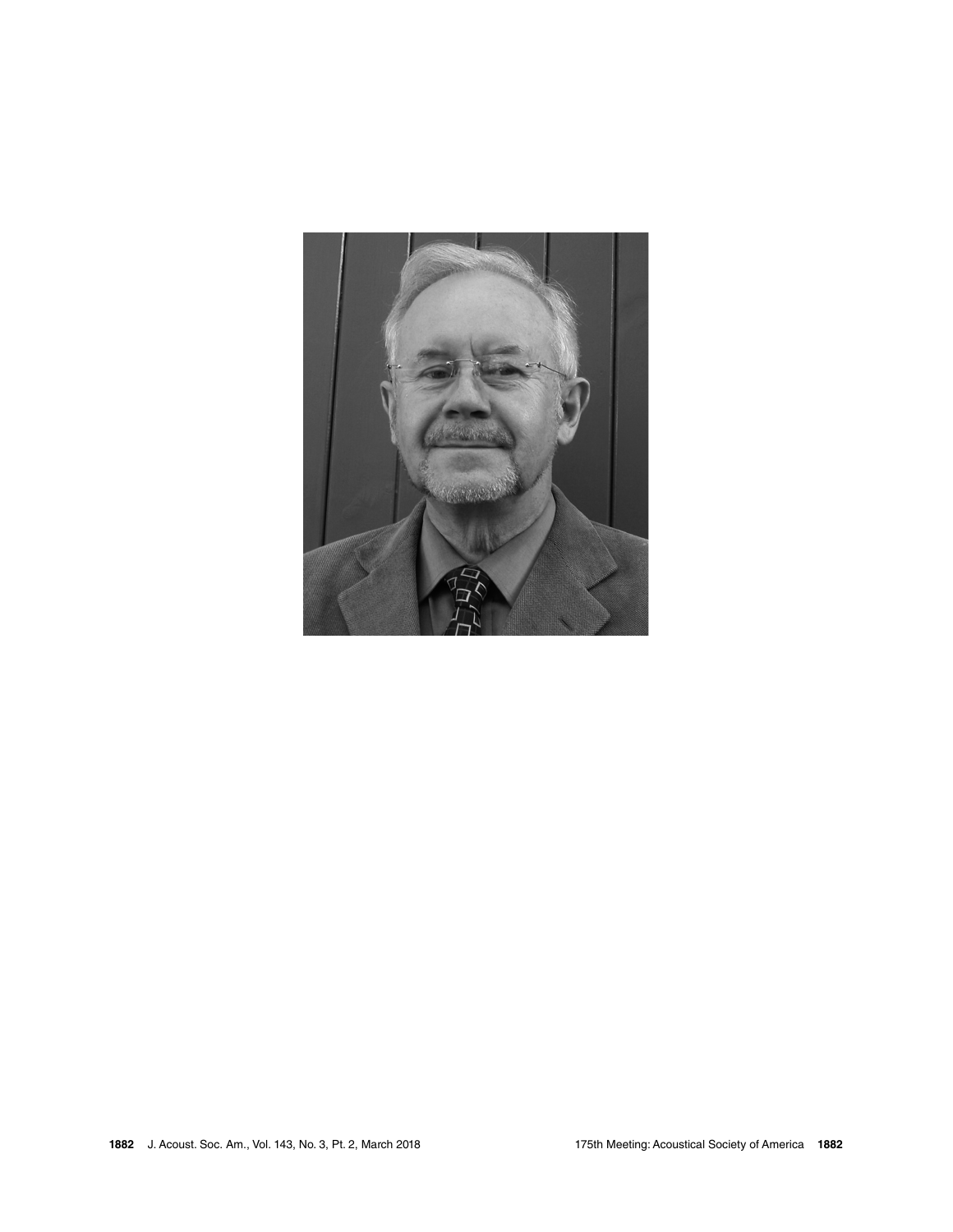## **CITATION FOR DAVID T. KEMP**

*. . . for the discovery of otoacoustic emissions and contributions to cochlear biophysics and the detection of hearing loss*

### **MINNEAPOLIS, MINNESOTA • 9 MAY 2018**

David Kemp trained as a geophysicist, earning his Ph.D. in physics from the University of London in 1970. His early research focused on the prominent series of peaks in the extreme low-frequency (ELF) region of the Earth's electromagnetic spectrum known as "Schumann resonances." Schumann resonances are global electromagnetic standing waves, excited by lightning discharges, that form in the "cavity" bounded by the Earth's surface and the ionosphere. With this background, David was well poised to grasp the significance of the curious, quasi-periodic pattern of spectral peaks and valleys ("microstructure") evident in the hearing threshold curve. David immediately understood this microstructure as the tell-tale signature of standing waves inside the "cavity" of the cochlea. These standing waves, he realized, should be detectable outside the cavity, in the external ear canal, if only one could listen hard enough. And thus, by listening to the ear, David's soon-to-be-illustrious career in auditory neuroscience was born.

By having the genius to do the simple and obvious—placing a miniature low-noise microphone in the human ear canal and carefully recording and interpreting the ear's response to sound—David Kemp sparked nothing short of a revolution in our understanding of the physical and physiological basis of hearing. David's discovery in the mid-1970s that the ear makes sound while listening to sound completely overturned the reigning dogma of the day that the cochlea was nothing but a linear, passive mechanical transducer.

Early on, many refused to believe it, regarding the "Kemp effect" as some sort of insidious artifact. But these critics overlooked David's brilliant series of well-controlled experiments establishing beyond doubt that the sounds he was recording originated within the inner ear. Others, although willing to credit the result, failed to appreciate the extraordinary theoretical and practical importance of these sounds, which are now known as otoacoustic emissions. For this reason, David experienced difficulty getting his results published. The manuscript announcing the discovery was rejected by *Nature* on the grounds that otoacoustic emissions would surely prove of little interest outside the community of clinicians concerned with the diagnosis of hearing impairment. Thus, thanks to the obtuseness of *Nature*'s editors, the Acoustical Society of America (ASA) received the honor of publishing David's seminal results. David's initial report is now the fourth most-cited paper in the history of the *Journal of the Acoustical Society of America* (and, according to the Science Citation Index, is the only one in the top nine concerned with auditory physiology).

David's discovery and his subsequent studies probing the physical and physiological mechanisms confirmed controversial hints of cochlear mechanical nonlinearity and revived a largely forgotten suggestion—by astrophysicist Thomas Gold in 1948—that the cochlea employs "regenerative action" powered by electrochemical potentials to enhance cochlear frequency selectivity by counteracting the viscous damping. Thus, David's work launched a flurry of experimental and theoretical activity, and within just a few short years the paradigm had shifted completely—the inner ear was now no mere passive transducer, but an active nonlinear amplifier controlled via neural feedback from the brain. Researchers soon found that the cochlea contains an array of cellular force generators (outer hair cells) that act in concert to amplify quiet sounds, thereby boosting the sensitivity and dynamic range of hearing.

Today, the quest to understand the mechanical, cellular, and molecular basis of the "cochlear amplifier" and its feedback control mechanisms dominates the study of the peripheral auditory system, and understanding the role of nonlinear amplification and compression in the analysis and perception of sound is a central theme in psychophysics. In the years since Kemp's discovery, the revolution has spread throughout the animal kingdom. Otoacoustic emissions (OAEs) almost identical to those first discovered by Kemp have been reported in animals as diverse as birds, lizards, frogs, and insects. The biological amplification of sound appears to be a universal theme in sensory physiology.

All of this is the direct result of David's singular contribution to basic science. But David had the further insight that OAEs had enormous translational potential. He realized